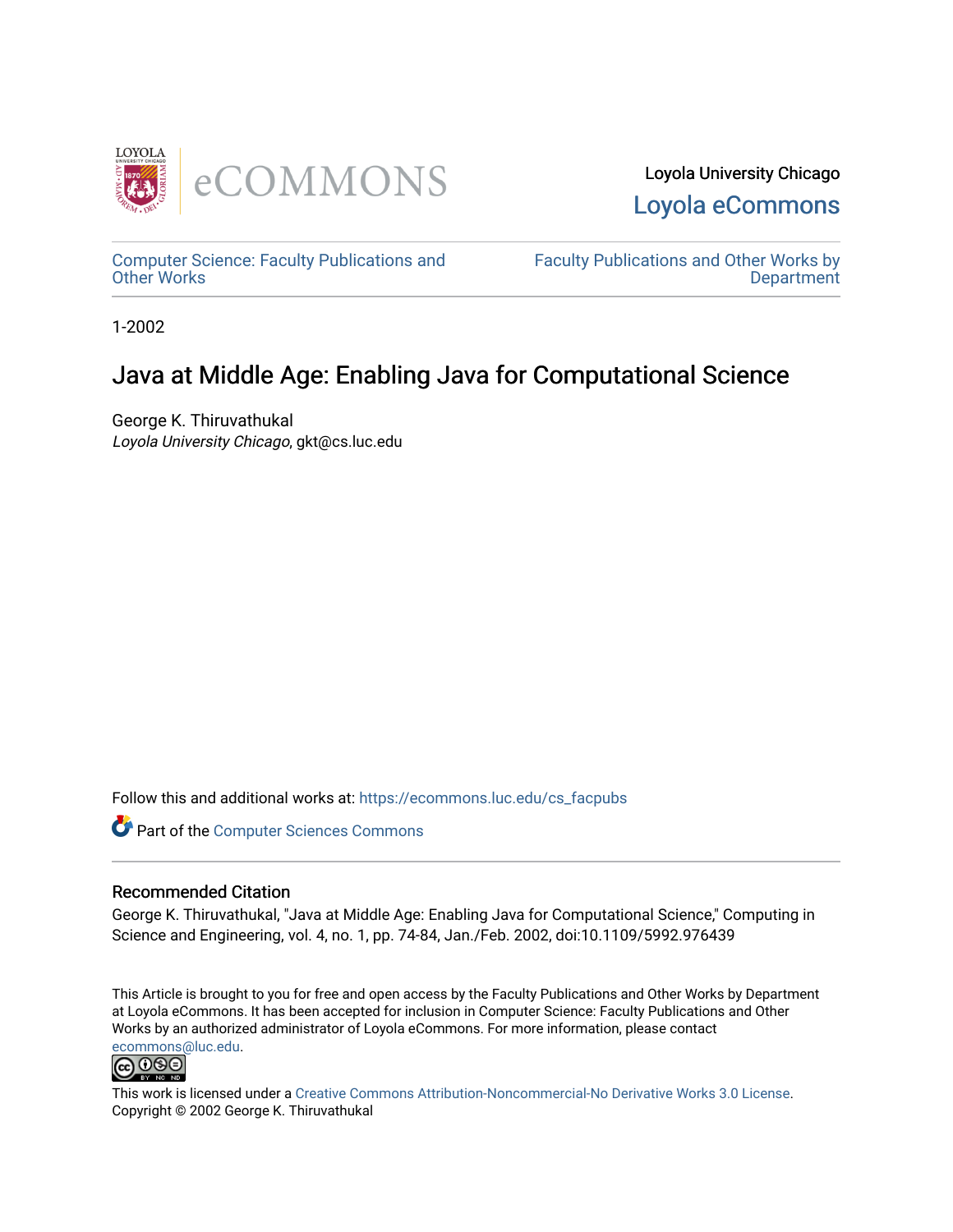# *PROGRAMMING* **<sup>S</sup>** CIENTIFIC **<sup>P</sup>** ROGRAMMING

*Editor: Paul F. Dubois, paul@pfdubois.com* 



# **JAVA AT MIDDLE AGE: ENABLING JAVA FOR COMPUTATIONAL SCIENCE**

*By George K. Thiruvathukal*

OT LONG AFTER THE MOSAIC WEB BROWSER APPEARED AND NETSCAPE COMMUNICATIONS FORMED, SUN MI-CROSYSTEMS LAUNCHED JAVA IN A WAY THAT WILL BE FOREVER

### KNOWN AS A MARKETING SUCCESS STORY. ALL ACROSS THE US,

there were many Java Day events. I still have my t-shirts as proof of having been there.

Java's early success owed much to the Netscape browser, which was designed to run Java applets directly (although I remain convinced that Java's unique approach would have earned it a place in language history independent of Netscape). You could store Java code on your server and download it to a browser; a Java Virtual Machine (the so-called JVM) could then load and execute it, in principle, anywhere. It is this ubiquity that has everyone still talking in terms of Java.

Java's early history explains its lure to this day. Java is alive and well, running on just about every computing platform, from handhelds to high-end servers such as multiprocessors. Implementations of Java for Windows, Macintosh (including OS X), and Linux have all reached sufficient maturity and are in widespread use. Performance and resource usage remain a problem in most Java implementations, but the language is improving all the time.

In this article, I examine the lure of Java for computational science, discuss the Java Grande effort to work with Sun, and identify areas for improvement. I won't rehash the stories that abound of bad Java performance but will instead focus on language and implementation issues that must be solved for Java to be taken seriously for computationally focused codes. As a motivational tool, I include a number of reflections on the C# language from Microsoft, which many claim is nothing more than Java with a new syntax. I excise a number of sections from the specification documentation to demonstrate that specific Java Grande Forum (JGF) recommendations are implemented in the current version of Microsoft's C#. What is particularly interesting (but not necessarily verifiable) is that language appearing in the Microsoft C# specification proper often appears to paraphrase similar points raised in the JGF documents available at www.javagrande.org.

### **Java takes the world by storm**

In a nutshell, Java enjoys a great deal of popularity for several reasons:

- *Documentation*. It is one of the few languages (besides Python) that supports documenting comments, which makes documenting your code a snap.
- *Write once, run everywhere*. This is Sun's famous marketing jargon, and

it's mostly true but not always with good results. This slogan emphasizes reproducible results, which is often at odds with achieving good performance.

- *Code mobility*. Long considered an important tenet of distributed systems, Java has a well-developed notion of code packaging (code shipping). You can migrate and execute a Java program's compiled representation anywhere Java runs. This is not possible under normal circumstances in other compiled languages—such as C or Fortran—especially between different architectures and operating systems.
- *Compiled*. Java is a compiled language. True, the JVM is a hybrid of interpreter and compiler, but with most current JVMs, performance-critical code is adaptively compiled and executed with native CPU instructions.
- *Memory management*. Unlike C, C++, and Fortran, where memory management issues are left entirely to the programmer, Java supports automatic garbage collection. It manages memory entirely at runtime, automatically freeing memory that is no longer needed. This determination of how and when memory is no longer needed is a longstanding research area in computer science, and it is still not perfect. Nevertheless, techniques exist for pooling memory to minimize unexpected interactions with the memory manager.
- *Graphical interfaces*. Java is one of the only environments where you can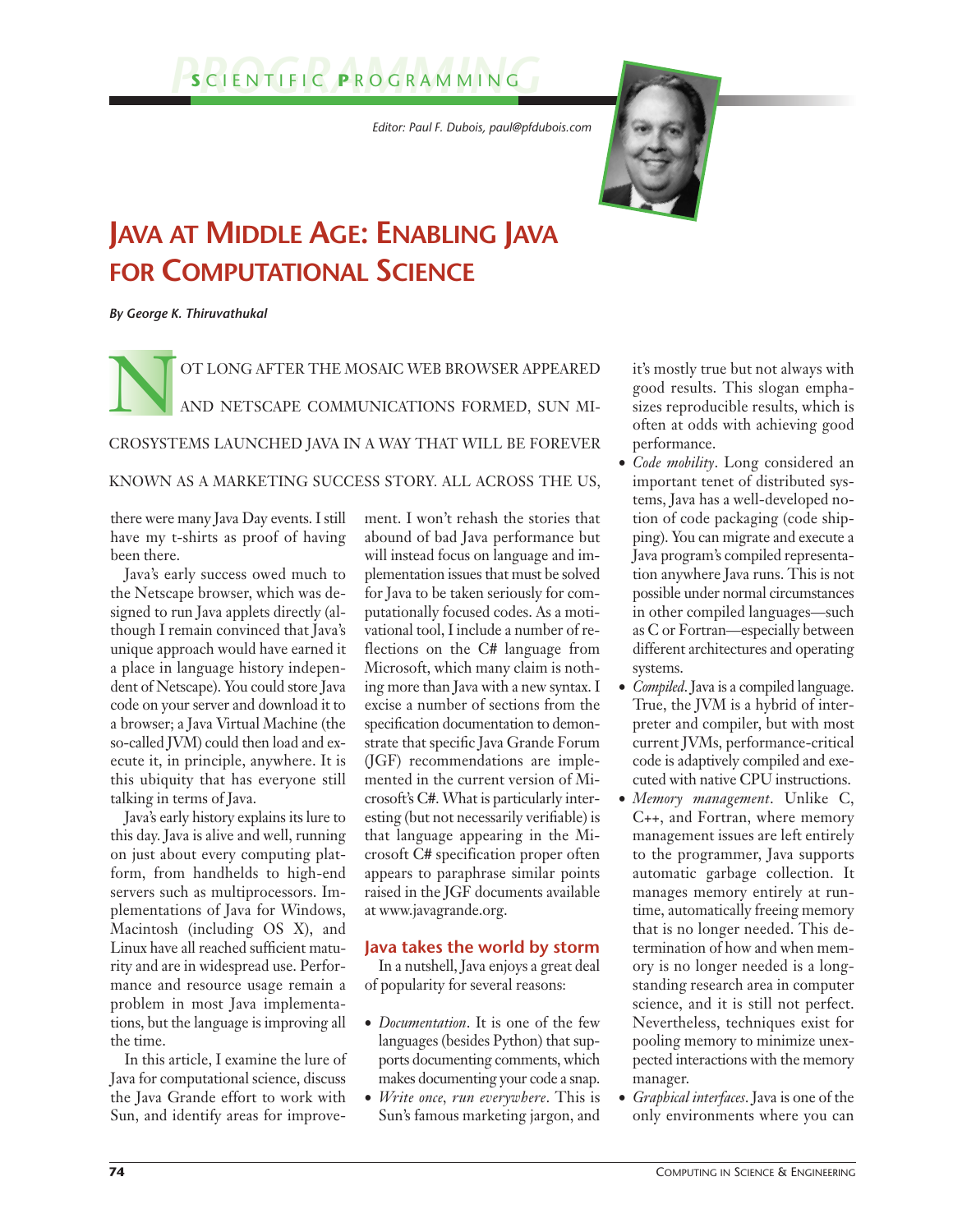develop an application using its Abstract Windowing Toolkit (the bows and arrows) or Swing (the heavy artillery) and be virtually guaranteed that the code will run on any significant platform. (I can attest to this being true for Windows, Macintosh OS X, Linux, and Solaris.)

• *Enterprise networking*. Java is completely enabled for the Internet. It can do everything from sockets programming to high-level remote procedure calls (Remote Method Invocation, Common Object Request Broker Architecture, and XML/RPC), and it just plain works.

Java is best described as a story in good (albeit conservative at times) language design and excellent integration through its class libraries. It has practically every capability needed in programming and, unlike C or Fortran, its source and executable forms of code can be distributed and executed with little or no modification to the source code, resulting in a nearly seamless environment for executing code.

#### **About Java Grande**

Against this backdrop, a number of us in the computational science community saw (and continue to see) Java's potential for scientific and technical computing. How many times have you written an application in C only to move it somewhere else just to make that one change to get it working due to a missing library function? Having worked on several Fortran and C applications myself, the potential was obvious: I could develop code on my personal computer or notebook and run it on a different machine simply by moving the binary code itself. To go one step further, I could develop, compile, and package the code (into a Java archive, a so-called .jar file) and then

ship it to the target environment for execution *without* change.

The Java Grande concept began in 1998 as a result of the First International ACM Workshop on Java for Scientific Computing, which Geoffrey C. Fox founded. I served as the first (and only) secretary general for the JGF and was responsible for editing the first version of the Java Grande Report, which you could construe as a report card for Java and its support for highend computing applications.

Members of the JGF, when appearing in public, are often asked, "How did you come up with the name grande?" The Spanish word *grande* is used in much the same way as the English word *grand*, to denote something that is either great or large. Our intention was to capture the essence of large-scale Java applications that take Java above and beyond its intended use (applets running on the desktop) to support the kinds of applications that many of us in the scientific community are developing in C and Fortran. The intention was not to replace any of these legitimate activities but to provide a viable alternative or supplement using a state-of-the-art programming language that provides a glimpse into the future.

A grande application is any application that requires extensive processing power (and thus wall-clock time) to execute. The Human Genome Project, astrophysics, fluid dynamics, aeronautical engineering, and other large-scale simulations are all application areas within the purview of Java Grande. Grande applications, in addition to having extensive processing power, also need extensive I/O support as well.

#### **Java is not completely new**

Although Java has several innovative aspects, emphasizing that Java and its

## **For Further Reading**

*Java Grande Report JGF-TR-1: Making Java Work for High-End Technical Computing*, www.javagrande.org

*ACM Java Grande Conference Series*, www.acm.org/pubs/contents/ proceedings/series/java

Java Numerics Effort, http://math. nist.gov/javanumerics

"Java and Numerical Computing," R.F. Boisvert et al., *Computing in Science & Eng.*, vol. 3, no. 2, 2001, pp. 18–24.

HotSpot link, http://java.sun.com/ products/hotspot

C# link, http://msdn.microsoft. com/vstudio/nextgen/technology/ Csharp\_Language\_Specification.doc

approach are not completely new is important. In particular, let's focus on the byte-code concept, which is the machine code that Java compilers produce and that the JVM executes. Java is not the first language to attempt to use platform-independent byte codes. There are three documented success stories with this approach, including the Pascal environment (UC San Diego), Icon (University of Arizona), and Smalltalk (Xerox and Digitalk). Even one of my favorite programming languages, Python, used a byte-code approach for program execution.

There is a widespread misconception about Java that the byte-code concept implies inefficiency. This is because code tends to inhabit two worlds: "fast" and "slow," for lack of better terminology. To a large extent, this implication is only a reality because of today's JVM implementations and economic considerations. The JVM design itself could help create innovative coprocessors that would only run Java's byte-codes in lieu of a virtual machine. Obviously, economics don't favor bundling a coprocessor with every system, and it is unlikely that everyone would go out and purchase a computer system with a dedicated Java processor. I should point out for the sake of completeness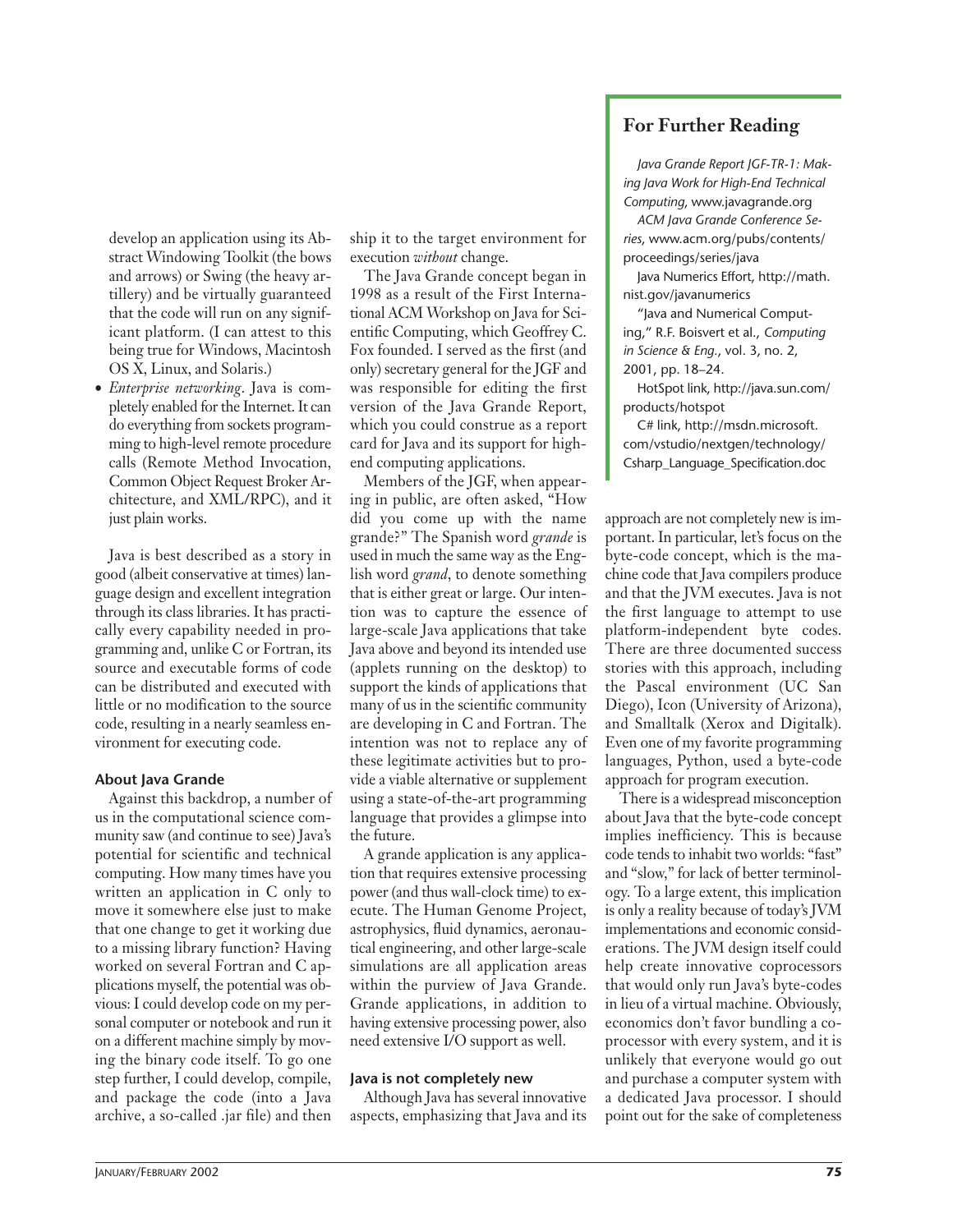## **Café Dubois**

#### **Video tutorials**

You will have noticed that some people can't read your fine manual. There are people who, if shown something, can do it much more easily than if they read about how to do it, so you feel that there is no substitute for visiting people and showing them. But with travel now even more miserable than it used to be, and the seats on airplanes now 20 percent smaller than the average person, this doesn't sound like a good way to spend your time.

Video sounds tempting, but it's harder than it seems. You have to have a good camera, decent lighting, and that guy named Joey from the AV department who knows how to run it. It doesn't show your computer screen very well unless you have even more special equipment or Joey gets smarter.

Solution: realize that the thing that doesn't have to appear on the screen is, well, ahem, you. You can make a tutorial by capturing your screen and recording your voice using a microphone. After you sync the two together, you can deliver by download, CD, or streaming server.

ScreenWatch (www.optx.com) is a neat product. To use it, you need a Windows 2000 machine to record on. If your software only runs on Unix, you can still record it by running X on the Windows machine. ScreenWatch is a commercial product, but the cost is modest—about \$3,000 for a basic setup.

Here's how you can try it. Get an evaluation license for ScreenWatch, and then download RealProducer Basic from Real Networks (www.realnetworks.com). Your consumers will need RealPlayer (to which they install a component that can handle Screen-Watch files by downloading the component from the Real Web site). You'll need a basic microphone or better.

The RealProducer records your voice, and ScreenWatch records the



Once you have the two files recorded, you create a file called a "smil" file that the RealPlayer recognizes. This is a text file written in an HTML-like syntax. The file tells the player what clips to play and at what point in their files to begin and end. By finding a point in each file to start from that represents the same point, you can sync voice to video. (ScreenWatch 4.0, which should be out by the time you read this, automates the process.) You can make a presentation out of a set of

pieces from one or more recording sessions.

To deliver the tutorial, you now need a way to deliver the three files (video, audio, and smil) to your user. You can do this as a download, on a CD, or you can get a free RealServer Basic to stream video off your Web site if you only need to serve a couple of dozen simultaneous users. You can get pretty fancy; see the ScreenWatch demos to get an idea. You can buy an extra component to produce Windows Media versions, too.

#### **The tow truck**

Like most Americans, I have suffered a lot of grief and a lot of anger in the last month. (I'm writing this in mid-October.) One of the things I've thought about is a conversation I had with Dr. P when I was in my last year of graduate school. Dr. P knew something about freedom. He had escaped from an Iron Curtain country and earned a second PhD once he reached America because he couldn't prove he had received the first one.

Dr. P had an interesting grading system: each exam had five questions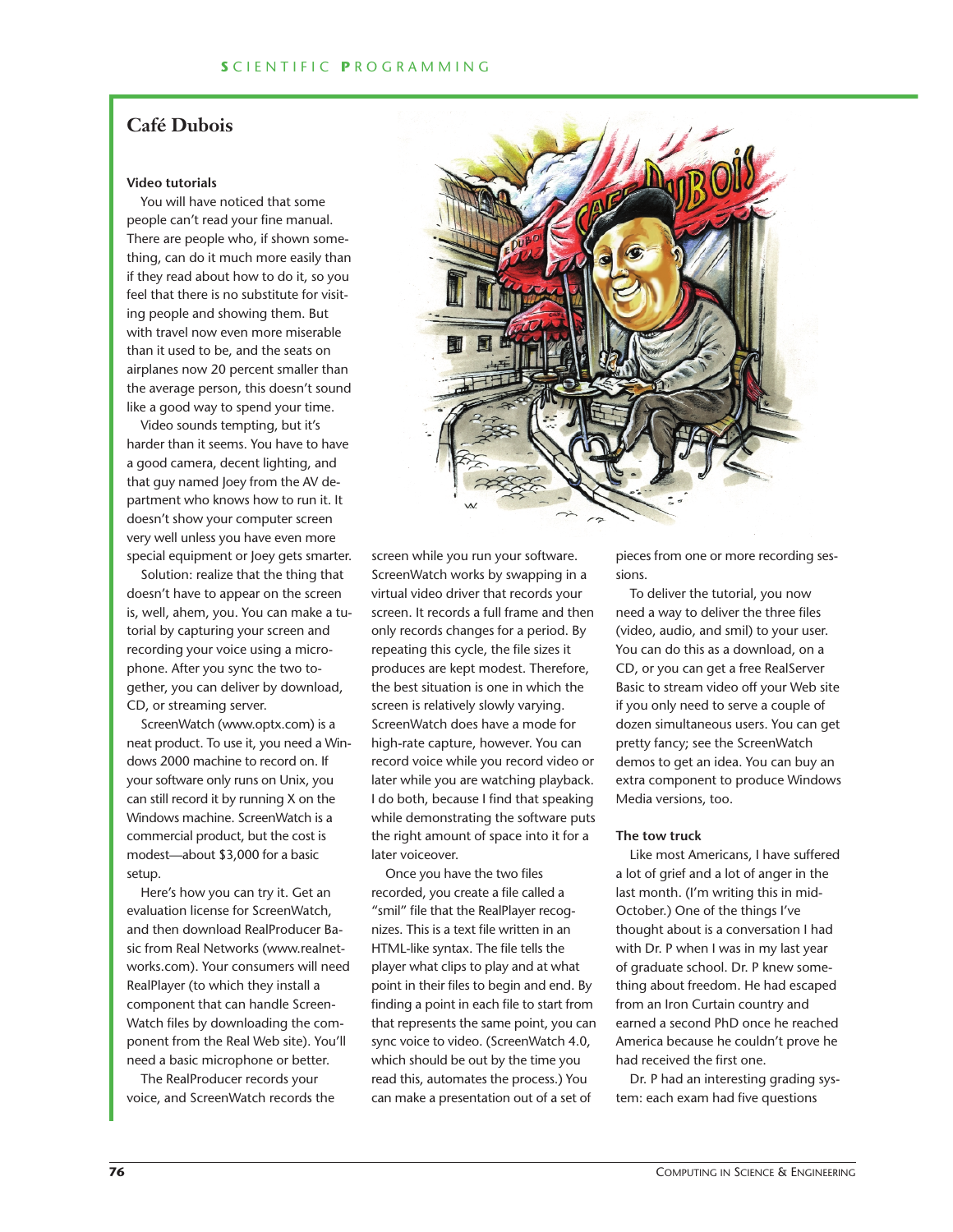worth 20 points each. There was no partial credit ... ever. Dr. P explained that your answer was either complete and completely right, or it was wrong. The result was then translated into the standard 90–100: A, 80–90: B, and so on. Some of us tried to point out that you couldn't possibly get a 90, but Dr. P wasn't interested.

Having passed Dr. P's class by some miracle, I was teaching my first calculus class and realizing that the poor devils to whom I was giving a C were, in fact, totally incompetent. I worried about my moral responsibility: If I gave them a passing grade, and they became engineers and killed somebody, that would be my fault, right? Maybe Dr. P had a point. I asked Dr. P about my concern. He said that in his homeland there was a totally different attitude about bad engineering. If you built something in America and it fell down, well, they might sue your company. In his homeland, you would go to jail. He said it made you study harder.

So, underneath my horror on September 11th, as I watched those pictures of the plane hitting the World Trade Center, was some wonder, too. The guys who engineered that building surely did not get a C in my calculus class. It was simply amazing to me that the building hadn't fallen over immediately. Some good engineering saved a lot of lives.

Shortly thereafter, I needed to have my car towed. The truck that showed up was as beautiful as a cheetah. Like a cheetah, its form fitted its function so perfectly that a single man, without any substantial physical effort, was able to scoop up my car onto the truck's back and take it to the repair shop. The fee for this miracle was a mere \$65. Overcome by recent events, tears came to my eyes, honestly. I said to the driver, "This truck makes me proud to be an American." He knew just what I meant. He smiled broadly and replied, "Yes it does, doesn't it. And it is so simple, just so simple."

Thanks, professors.

that Sun actually tried. It designed a Java chip and built some Java workstations, which (not surprisingly) were powered by a JavaOS and Java. It didn't go far.

The idea of building Java chips was not entirely a misguided one. There were real performance issues with respect to Java, and many of them could be resolved without building dedicated hardware. The Java Grande effort, aimed at the world of high-performance scientific and technical computing, was in reality an effort to make Java work better for computing in general. In short, Java's performance problems not only hurt scientific and technical computing codes, they hurt all codes. You don't need to look far to be convinced. Corel's early attempt to port its office suite to Java was a disaster due entirely to performance. (In fact, no one has since made a credible attempt to make general office-style applications work in Java.) Many of the performance problems of Swing (Java's GUI framework, which relies on bitmapped graphics) would improve were array performance issues addressed. Based on the needs of the many, it would appear Java Grande and its recommendations are for everyone.

#### **Java + Java Grande = A tough sell**

Java's state in 1998 was one of anything but performance. Implementations in many cases reported performance roughly equal to 1/100th the speed of C, especially for any code using arrays or floating point. The JVM operated to a large extent in interpreted mode. Then a number of just-in-time compilers emerged. A JIT can turn Java byte-code into native code on the fly, but it often imposes an additional runtime cost because it runs just about every time your program does. (JIT compilers have no memory and typi-

cally forget their results.) For long-running scientific codes, however, the JIT approach can work quite effectively because actual cost as a percentage of overall runtime is arguably negligible. For completeness, JIT compilers work incrementally. They can kick in when a module (class) is loaded for the first time and according to any criteria where compilation into native code would help performance.

The lack of compiled Java was definitely an initial turn-off for using Java in compute-bound applications. The good news is that compilers have improved. The HotSpot effort from Sun and the Ninja project at IBM have shown that it is possible to significantly improve performance by developing state-of-the-art compilation techniques (or in the case of HotSpot, putting many old tricks to use again).

However, compiler techniques alone do not lead to better performance. Language and virtual machine changes (often difficult to distinguish but an important distinction from Sun's point of view) are needed to support higher performance. In addition to performance considerations, many language changes could spruce up Java for those who grew up on other science-friendly languages such as Fortran, C, and C++. I will now address these changes.

#### **Complex arithmetic**

Complex numbers are used just about everywhere in mathematical problems in science and engineering applications. (I am not one to insult my audience. I believe everyone reading this magazine knows that complex numbers are of the form *a* + *bi*, where *a* and *b* are real and  $i = \sqrt{-1}$ .) One specific JGF recommendation was to introduce a complex data type that stands on equal footing with float, double, int, and other scalar types.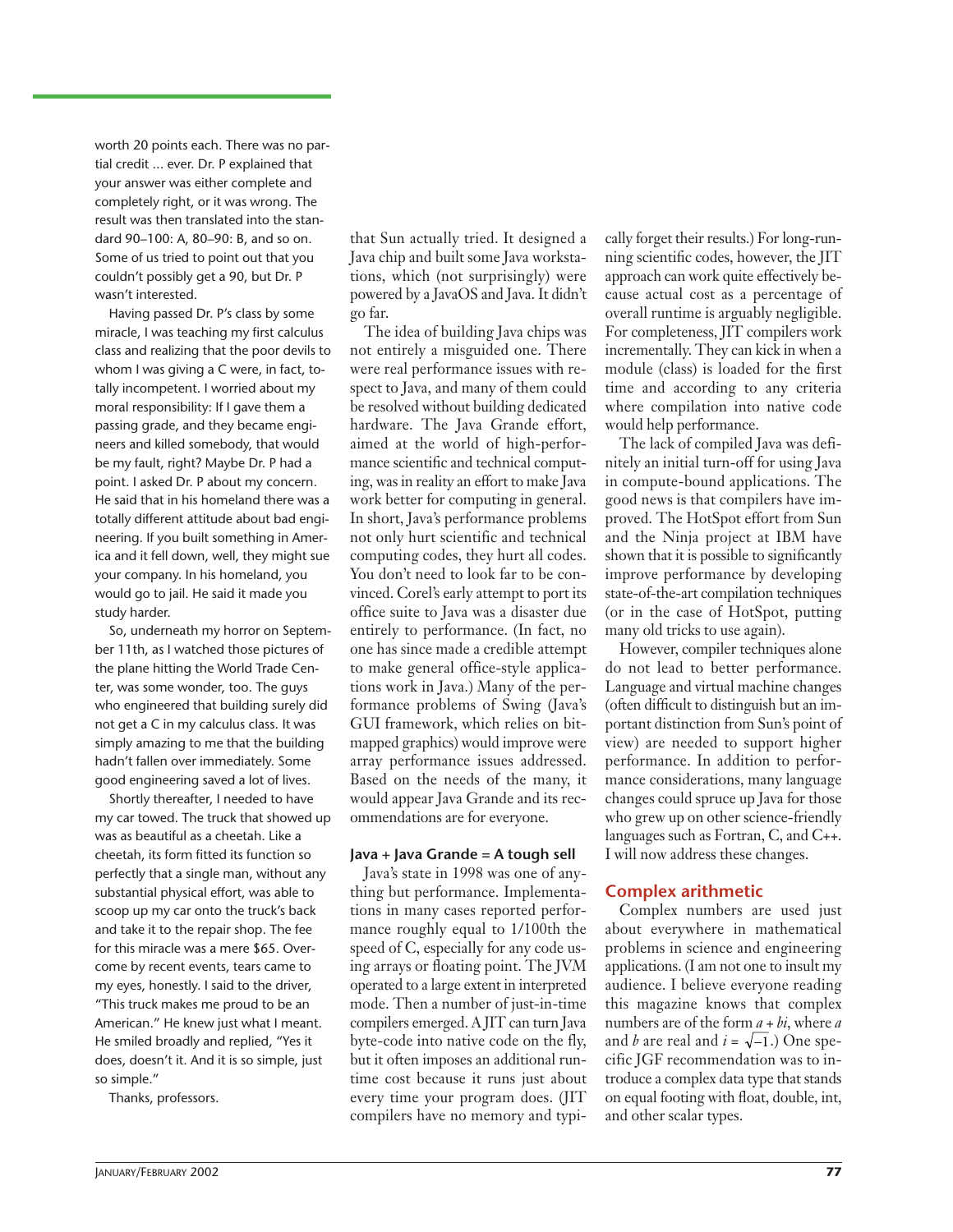Adding a complex type to Java presents a couple of design opportunities. Either add support for it in the JVM instruction set or create a user-defined Complex class. Clearly, having a native type is the most desirable strategy and is the one science-friendly Fortran employs, but there is a significant problem to overcome to make this fully viable in Java. The JVM instruction set uses 8-bit operation codes (opcodes). If we were to add any new data type, as innocuous as it seems, this could easily exhaust the remaining opcodes (of which there are only a few—see the "Opcode Summary for Java" sidebar). Using extended instructions is possible, but the amount of work is the same to add the type thereafter.

Another possibility is to use Java's support for defining your own types. For those who are completely new to object-oriented programming, Java lets you define your own types using a language mechanism called a class. The following code shows a user-defined floating-point complex type, where the real and imaginary parts are single-precision floating-point numbers:

```
class FloatComplex {
 public float rpart, ipart;
 public Complex(float rpart,
      float ipart) {
    this.ipart = ipart;
    this.rpart = rpart;
  }
```

```
// then the complex 
    operations
public add(FloatComplex 
    another) {
  this.rpart = this.rpart +
    another.rpart;
  this.ipart = this.ipart + 
    another.ipart;
}
```

```
public mpy(FloatComplex 
    another) {
  float result_ipart, 
    result_rpart;
  result_rpart = this.rpart
    * another.rpart –
    this.ipart * another.
    ipart;
    result_ipart = this.ipart
    * another.rpart –
    this.rpart * another.
    ipart;
}
// details omitted but
```
easy to code public sub(FloatComplex another)

another)

public conjugate(FloatComplex another) public divide(FloatComplex

}

Classes are useful for creating your own types, but the storage overhead introduced to create class instances is much greater than the storage required for complex numbers in other languages. In Fortran, a complex is stored as a pair of floating-point (or double) values. When an operation is performed on complex numbers, the operation is always performed on the real and imaginary parts separately, entirely relying on the algebraic identities. Suppose you have complex numbers *x* and *y*, where  $x = a + bi$ , and  $y = c + di$ , and you want to multiply them. A Fortran compiler is smart enough to compute the real and imaginary parts merely by applying the algebra  $(a + bi) \times (c + di) =$  $ac + (bc + ad) \times i - bd = (ac - bd) + (bc + b)$  $ad \times i$ .

Of course, a good compiler writer can easily write a Java language front end or a preprocessor (something no longer present in Java) that features a complex type (or macros for generating one) and then compile it into two floating-point storage locations. Generating code for the multiplication code is then a matter of generating it for the real and imaginary parts of the result separately. Roughly

```
complex x, y, result
result = x * y
```
is compiled as

```
result_real = real(x) * real(y)
  – \text{imag}(x) * \text{imag}(y)result_imag = imag(x) * real(y)+ real(x) * imag(y)result = result real +
  result_imag * i
```
where real(var) refers to the real floating-point part of the complex variable; imag(var), the imaging floating point part.

#### **Floating-point numbers**

Floating-point numbers are a source of contention between Java Grande and the Java effort. On one hand, Java promises write once, run everywhere. On the other, Java Grande wants and needs the ability to exploit the floatingpoint capabilities present on conventional, commodity hardware, such as the Intel Pentium and Itanium chips. Java's write once, run everywhere proposition is not just good marketing, it is in many respects a business commitment that Sun has made with its partners that it must honor. Allowing floating-point results to differ on different architectures is akin to breaking a sacred covenant.

The Java Grande argument centers on a proposition that enforcing bitwise reproducibility and floating-point semantics is a daunting task. We can write floating-point computations that will produce different results on differ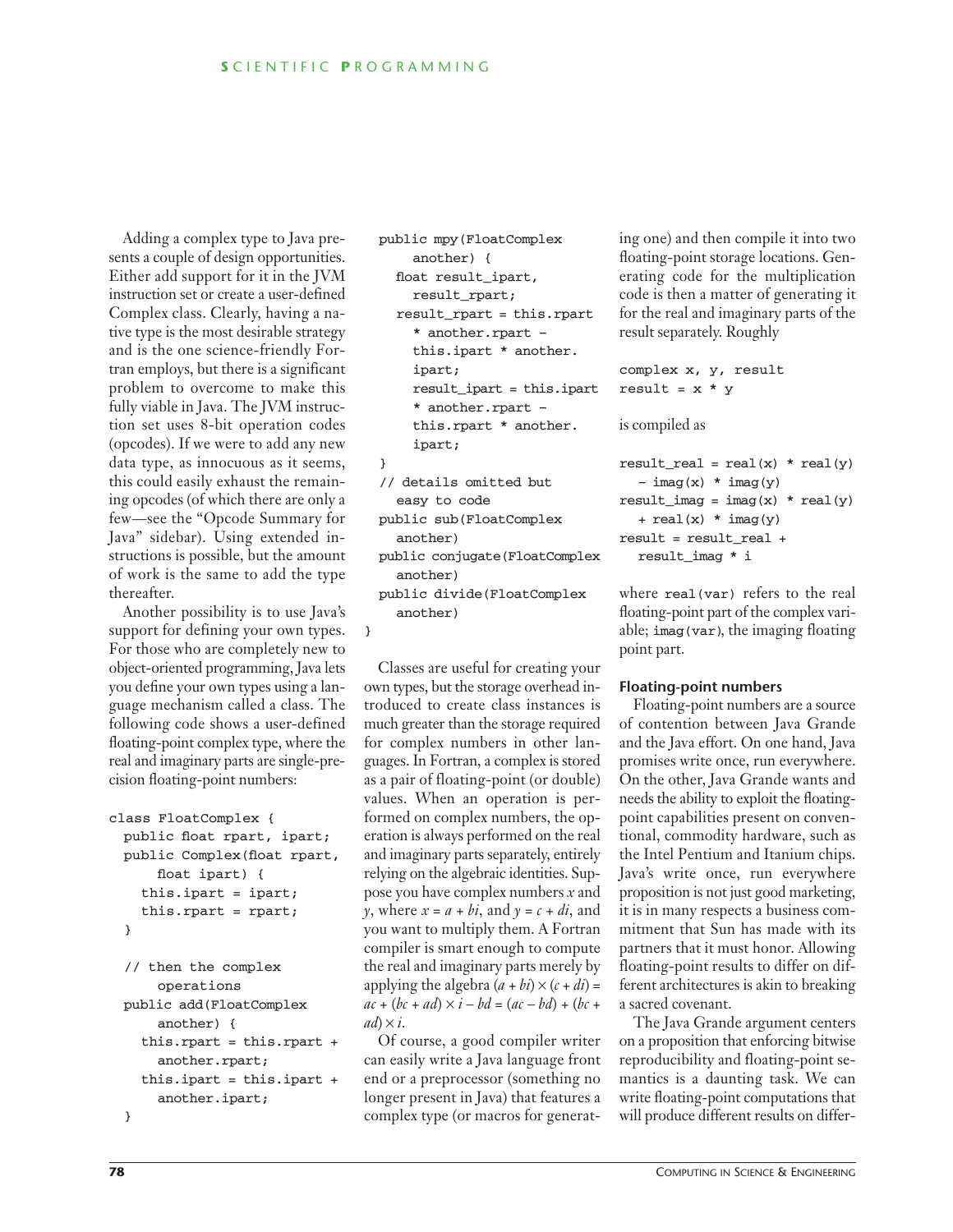ent processors, even with the current approach Java uses.

Let's examine this a bit more closely. Consider the Intel 80x86 processors. They operate naturally on 80-bit double extended floating-point values (socalled extended precision, which goes beyond double-precision arithmetic). Java implementations on the Intel processor must reduce any floatingpoint operation's precision to that of double (11 bits) or float (8 bits). Intel hardware can do this but not in a strictly correct sense. The x86 actually performs the computation in extended precision and then truncates the result to the number of required bits of precision. There are other problems as well, such as having to emulate just about everything that would happen in a lower-precision setting. The details are in the Java Grande Report and include issues such as narrowing the result's exponent, preserving all exceptions, and so on. The end result is that float and double require many twistings and contortions, resulting in a tenfold increase in execution time for most floating-point codes.

Within the JGF, many of us have long argued that the floating-point issue represents one of the most significant obstacles for Java to overcome as a scientific programming language. There is some good news to report on this front. The latest Java specification incorporates many of the JGF's ideas; Java implementations can now exploit the extended floating-point capabilities of processors, and those who want strictly reproducible results must now use a keyword qualifier strictfp (for strict floating point) to indicate that a particular context requires reproducible results. We're pleased that it will be optional to have reproducible results for floating point and not the default case.

Another desire in floating point (expressed in the Java Grande Report) is to have the ability to use an FMA instruction, which is available on many popular microprocessors. FMA stands for *fused multiply and add* and is considered to be as important to floating point as an increment in place instruction is for scalar integer data. This is not just something we want for recreational purposes. The FMA instruction lets floating point operate much faster, because it allows an extra load operation to be suppressed. Loading floating-point values, as opposed to loading integral values, comes at a much higher overhead, because the size of a floating-point value (in bits) is typically larger than the data bus width and thus requires more than one phase to be loaded.

#### **Lightweight (value) objects**

Classes represent the only current Java mechanism to extend the programming language with user-defined types. Consider again the complex class shown earlier. Java would let you create an instance of the class (an object) as

Complex c = new Complex  $(1.2, 3.4);$ 

What exactly happens when you do this? The answer is somewhat involved but essentially,

- 1. An allocation request is issued to Java's memory manager. The storage required is the space to store the object's header and the class's variables.
- 2. Memory might or might not be available. If there is no suitable memory available, the memory might have to be compacted to free up space to perform the allocation.
- 3. A pointer is returned to store the new complex object.

Step 3 shows a key difference between Java and its predecessor, C++. In Java, storage must always be allocated on the heap, and heap allocation generally takes longer than allocation on the stack or in global storage. This led to another Java Grande recommendation: lightweight objects. A lightweight object differs from its heavyweight counterpart in its memory usage requirements and is primarily intended to define values that would never need to be extended using the concept of subclassing or inheritance. (The concept of an *integer* is such an example. It represents values and provides well-defined operations that never change. The concepts of complex numbers and, to a large extent, character strings, are similar.)

Value objects have been a part of the C++ language design from day one. They were explicitly removed in Java, primarily because having different kinds of objects leads to confusion at times. (Questions such as, "When do I use a value object versus a heap-allocated object?" *always* come up in the C++ community.) There are several implications but one thing is clear: value objects are faster and generally result in much more efficient code generation from a compiler's point of view. Value objects, much like other scalar data types (such as int and float) make it possible to use techniques such as inlining effectively, not to mention eliminating certain object-oriented overheads such as the v-table, which supports dynamic method dispatch. They also operate typically at approximately half the speed of subroutine or function calls in Fortran and C.

The notion of value objects has implications beyond the storage of simple values. It makes a significant difference when using collections of values such as arrays. In scientific codes, for example, arrays of complex numbers are fre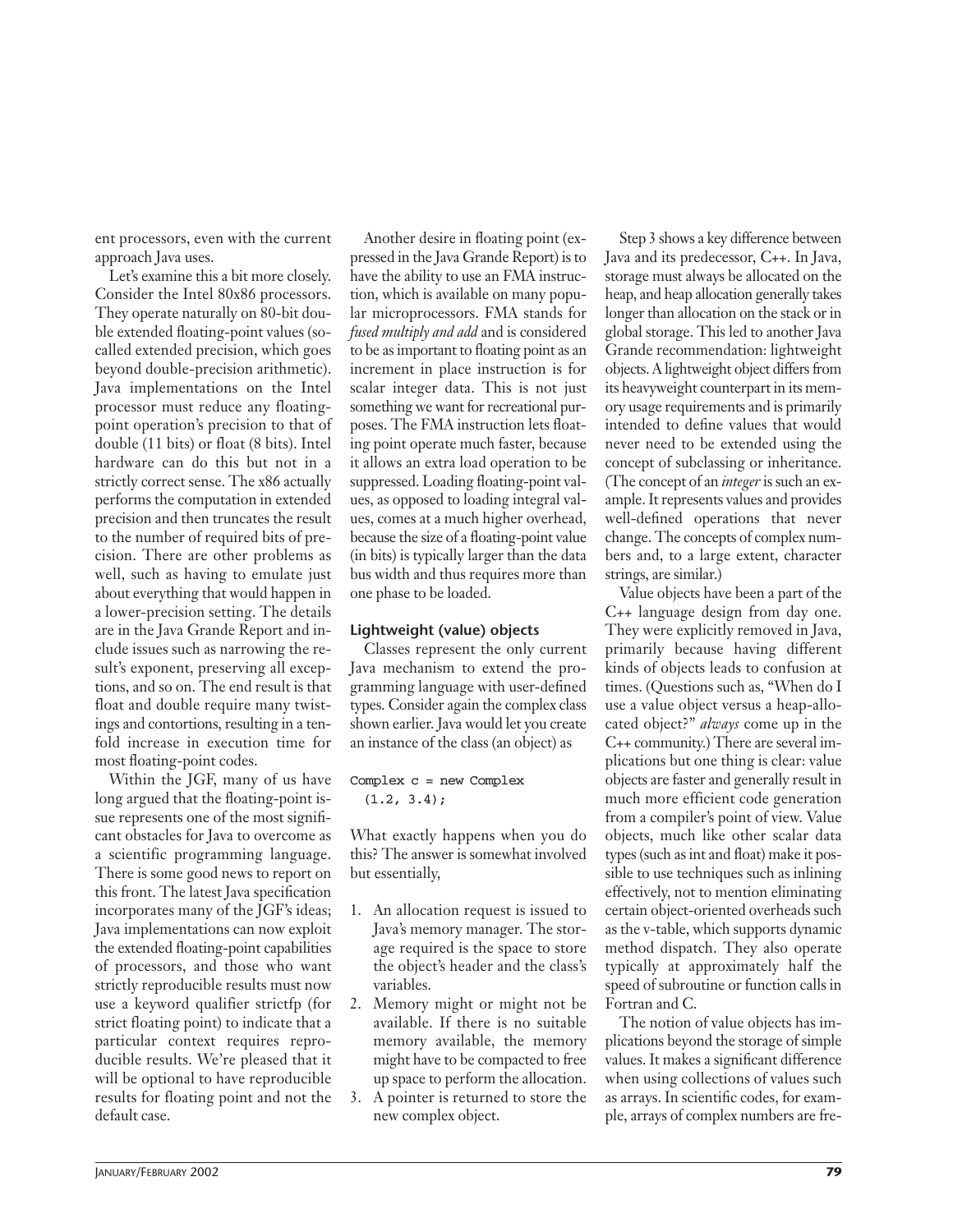quently used, and we gain a significant storage and performance advantage by not allocating a heavyweight object for each complex number in the array.

#### **Array layout and multidimensional array support**

Array processing is another aspect of Java that detractors often point to as a weakness. There are two aspects of array processing in Java that are less than optimal from an implementation standpoint: layout and multidimensional array handling.

Let's first focus on the notion of layout. C and Fortran programmers have grown accustomed to the notion of contiguous layout for array structures. The notion of contiguity is expressed simply as storage where adjacent, or nearly adjacent, elements of the array are stored nearly adjacent to one another in actual memory. The same is not true of Java. It uses tree structures to store the array's elements, even in the case of one-dimensional arrays. Being a systems person first and a languages person second, I know from my earliest studies of operating systems the importance of locality. Java arrays, because they are all over the place, can exhibit quite poor locality, resulting in generally lower performance than equivalent code written in C or Fortran.

Multidimensional array processing is also absent from the current Java. You can define multidimensional arrays, but when it comes to the underlying representation and implementation, such arrays are maintained as one-dimensional arrays of one-dimensional arrays. The end result is extra work to find the element (an additional indexing operation per dimension).

Through the Java Community Process, there is an active proposal to change this and an apparent interest in doing so.

#### **Generic Java: Still not numerics friendly**

One of the features needed in Java is support for generic classes. The concept of genericity originally arose in Ada and Eiffel programming languages and was supported through the template mechanism in C++. A generic class is one that is defined in terms of other classes. Let's take a look at where these are needed.

Suppose you wanted to define a multidimensional array class in Java. You might go about it as

```
class Int_2D {
  private int [] data;
  private int d1, d2;
  public Int_2D(int d1, 
      int d2) {
    data = new int [d1 * d2];}
  public int getElementAt
      (int i, int j) {
    return data[i * d2 + j];
   }
}
  public int setElementAt(int i,
      int j,int value)
```
data[i  $*$  d2 + j] = value; }

Here's where it starts to get a bit messy. Suppose you wanted to define a multidimensional array class in Java that can be defined in terms of other types besides integer (int). Let's take a look at how C++ would have done this:

template <class T, const int

dim1, const int dim2> { private: T data[dim1][dim2];

```
public:
```

```
T getElementAt
```
(int i, int j) { ...

}

}

C++ templates are much maligned (and rightly so) for sloppy implementations and an almost total lack of portability. However, there was a concern about making genericity work for scientific programming needs. These needs are very real, as exhibited by Linpack's design, which has a clever naming scheme for handling all the different methods and combinations of integer, floating-point, and double-precision cases. Of course, Linpack had to work with Fortran and, when written, even had to deal with complexities such as limited identifiers. Modern programming languages can do a great deal to help in the engineering of such codes, but Java does absolutely nothing to help in the engineering of such libraries except to allow the existing library to be wrapped using a framework called JNI. This is good for reuse but not necessarily a good use of the object paradigm. (As an aside, there are active projects ongoing with respect to scientific libraries and Java.)

Generic classes have great potential to change the landscape for scientific computing libraries, because generic classes can be written to anticipate changes that inevitably come about in computer architecture, such as higherorder floating-point types.

Java 1.4 and beyond implement generic classes, but early evidence supports that it won't be a numerics-friendly design. Generic classes in Java will only support template parameters that are class types. This means that building collection classes (lists, stacks, and arrays) of scalar data or fixed size will be infeasible. Those who really want such features will have to resort to ad hoc preprocessors that can process Java class templates and generate specific versions.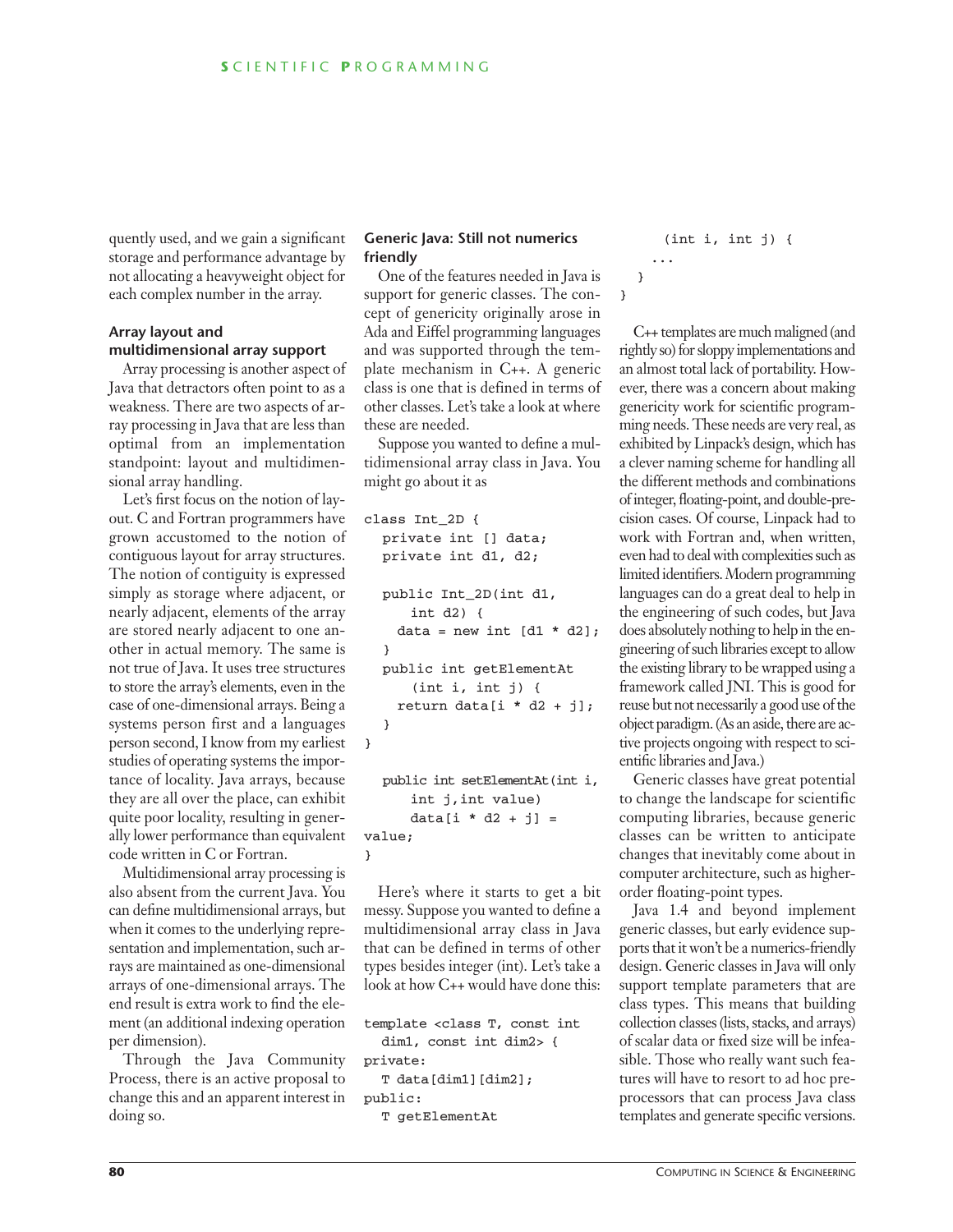#### **A look at C#: All vaporware or HPC-friendly?**

C# addresses many issues covered in the Java Grande Report. It is almost as if they read our minds. I'll provide a quick tour of the C# features that closely relate to issues raised in our report.

#### **Floating point**

This perhaps best summarizes the progress on floating point, at least when observing C#. It comes from the C# specification, section 4.1.5:

Floating-point operations may be performed with higher precision than the result type of the operation. For example, some hardware architectures support an"extended" or "long double" floatingpoint type with greater range and precision than the *double* type, and implicitly perform all floating-point operations using this higher precision type. Only at excessive cost in performance can such hardware architectures be made to perform floating-point operations with less precision, and rather than require an implementation to forfeit both performance and precision, C# allows a higher precision type to be used for all floating-point operations. Other than delivering more precise results, this rarely has any measurable effects. However, in expressions of the form  $x * y / z$ , where the multiplication produces a result that is outside the *double* range, but the subsequent division brings the temporary result back into the *double* range, the fact that the expression is evaluated in a higher range format may cause a finite result to be produced instead of an infinity.

In other words, see the Java Grande Report. We called specifically for this change, as I pointed out earlier. The C# specification's wording makes it abundantly clear that C# intends to provide the implementation with great

latitude to give the best possible implementation of floating point. More importantly, we can expect to see proper working floating point in the reference (Microsoft) implementation.

#### **Box–unbox concept**

Java programmers frequently must use wrapper classes when working with numeric data in a collection. Collections are higher-level data structures than arrays, such as growable lists, mapping structures, and queues. Increasingly, computational scientists use data structures beyond basic arrays. I have worked with colleagues on some astrophysics applications that use treelike data structures.

Java's Hashtable data structure is a so-called associative mapping structure. It can associate any object with any object (sometimes called a one-to-one association). Hashtables can maintain properties, which are used in computational science applications to configure an experiment:

```
Hashtable myParameters = new 
 Hashtable();
myParameters.put("dataset_
  name", "xyz.dat");
myParameters.put("dimensions",
```

```
new Integer(2));
myParameters.put("dim1", new
```

```
Integer(100);
myParameters.put("dim2", new
```

```
Integer(200);
```
This snippet indicates one of Java's problems: It goes a bit overboard when it comes to object orientation. To use the Hashtable, the *values* being placed in the table must be *objects* (meaning no scalar data can directly be used where an object is required). Here the call to create a new instance of the integer class results in an object that wraps the value 100. When we want the value of the dim1 property,

we must write code such as

int dim1 = ((Integer)myParameters. get("dim1")).intValue();

Even advanced programmers with strong computer science backgrounds find this kind of code to be extremely tedious to write.

C# has introduced the notion of boxing and unboxing, which other research programming languages have used for some time. In C#, the concept is worked out to a sophisticated degree. The details are related to the discussion of value objects. The concept of boxing is best understood as follows: When there is a need to store a value and an object is required, an implicit conversion will take place to put the value in an object box. Thus an object is created implicitly in this case. (C++ had the ability to approximate this concept with conversion operators; C# uses a more general mechanism that does not require any programmer intervention and is less error-prone.)

The example could then be written (just focusing on the lines where integer objects are explicitly constructed):

myParameters.put("dimensions", 2); myParameters.put("dim1", 100); myParameters.put("dim2", 200);

The unboxing concept is clever, but it does not perform the unboxing implicitly—a casting operation is still required. Even in this case, the amount of coding (and performance) is better and more comprehensible to boot:

#### int dim1 = (int) myParameters. get("dim1");

It is perfectly valid to claim that this is merely syntactic sugar, but the code bloat factor nevertheless decreases sig-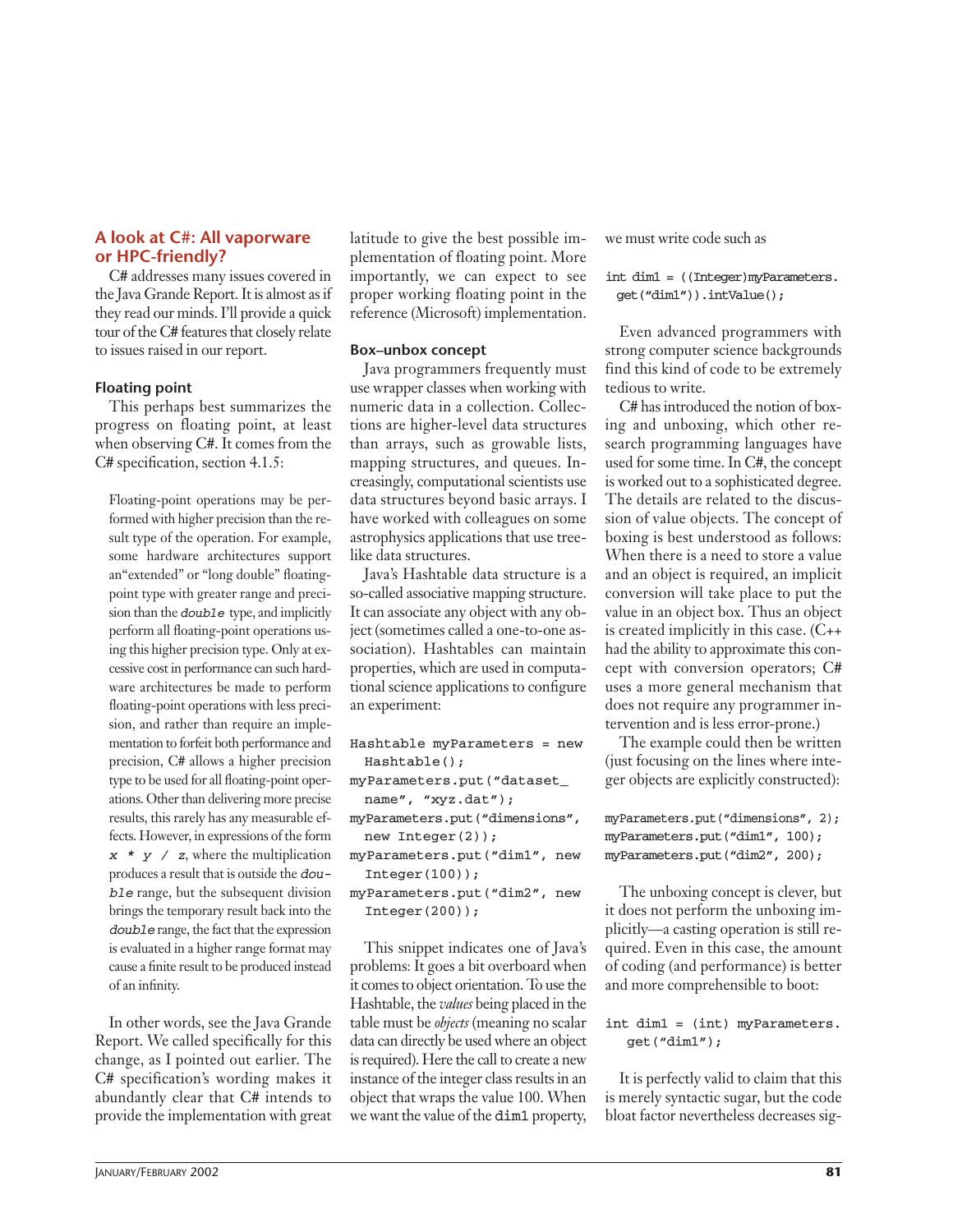## **Opcode Summary for Java**

Adding operation codes (opcodes) to Java is problematic. Many of the desired changes to Java as a language (Java Grande's wish list and others) require several opcodes to be added. Table A shows most of the current opcodes in the present Java Virtual Machine.

This table alone is not sufficient to understand the problem, which is due to opcode size (8 bits, or 256 are available—not all of which are actually available because they're reserved). There are well over 200 instructions in the current JVM instruction set.

I won't provide a detailed analysis here but will shed some light on what it takes to add a new type to the JVM. Most instructions are typed—for example, integer instructions for

arithmetic and logical operations always begin with i (iadd, isub, imul, iand, ior). The same applies to most other scalar types. To add complex as a type requires a significant number of opcodes to be added. Although it is likely that adding complex alone would not exhaust the available opcodes, it is likely that there wouldn't be many left. There are other similar requests under review through the Java Community Process. It is unclear whether such requests can be accommodated without substantial JVM changes (and controversy).

There is support for extended opcodes, which brings me back to the comment about some standard opcodes being reserved. However, this represents a major language change; and (as mentioned in the main text) JVM changes tend to come slowly, if at all, except for major language revisions.

| Category                    | <b>Number of instructions</b> | <b>Examples</b>                          |
|-----------------------------|-------------------------------|------------------------------------------|
| Arithmetic operations       | 24                            | iadd, 1sub, frem                         |
| Logical operations          | 12                            | iand, lor, ishl                          |
| Numeric conversions         | 15                            | int2short, f21, d2I                      |
| Pushing constants           | 20                            | bipush, sipush, 1dc, iconst 0, fconst 0  |
| <b>Stack manipulation</b>   | 9                             | pop, pop2, dup, dup2                     |
| Flow control instructions   | 28                            | goto, ifne, ifge, if_null, jsr, ret      |
| Managing local variables    | 52                            | astore, istore, aload, iload, aload 0    |
| Manipulating arrays         | 17                            | aastore, bastore, aaload, baload         |
| Creating objects and arrays | $\overline{4}$                | new, newarray, anewarray, multianewarray |
| Object manipulation         | 6                             | getfield, putfield, getstatic, putstatic |
| Method call and return      | 10                            | invokevirtual, invokestatic, areturn     |
| Miscellaneous               | 5                             | throw, monitorenter, breakpoint, nop     |

nificantly. Java's detractors in computational science often point to issues such as the wrapper classes as a deficiency in need of a remedy. One of the JGF recommendations, value classes, addresses the issue of wrapper classes, which are a special case.

#### **Array layouts**

C# supports both rectangular and sparse (jagged) array data structures (see the related sidebar). I have addressed the problem of Java array processing earlier in this article. In C#, rectangular arrays of dimension 2 and higher can be defined:

float  $[,]$  f2d = new float  $[d1,$ d2];

The jagged array syntax is patterned after Java's current array syntax and will not be discussed further. The semantics are the same. C# supports Javastyle arrays for those who want them.

The semantics of C# array processing are much closer to Fortran's style than C or C++. I say this because there is no absolute requirement to access the first dimension before the second dimension in the case of a 2D array. There are two ways to subscript arrays in C#. For the rectangular array,

#### float  $f2d_00 = f2d[0, 0];$

If the array is not rectangular, which is possible if the Java-style array allocation is used, we would write the access to the first element:

float  $f2d_00 = f2d[0][0];$ 

There is a clear difference in these

two accesses from a performance point of view. The second case requires two array references (and is the way Java currently works). The first case results in a single array reference with code to compute the offset from the base memory address associated with f2d.

#### **Value objects (structs): A retro flashback**

C# also supports value objects or socalled struct types. I call this a retro flashback because it's one of those rare cases where a feature that every objectoriented language designer thought was obsolete is back from the dead. I cite the C# specification again:

Structs are similar to classes in that they represent data structures that can contain data members and function members. Unlike classes, structs are value types and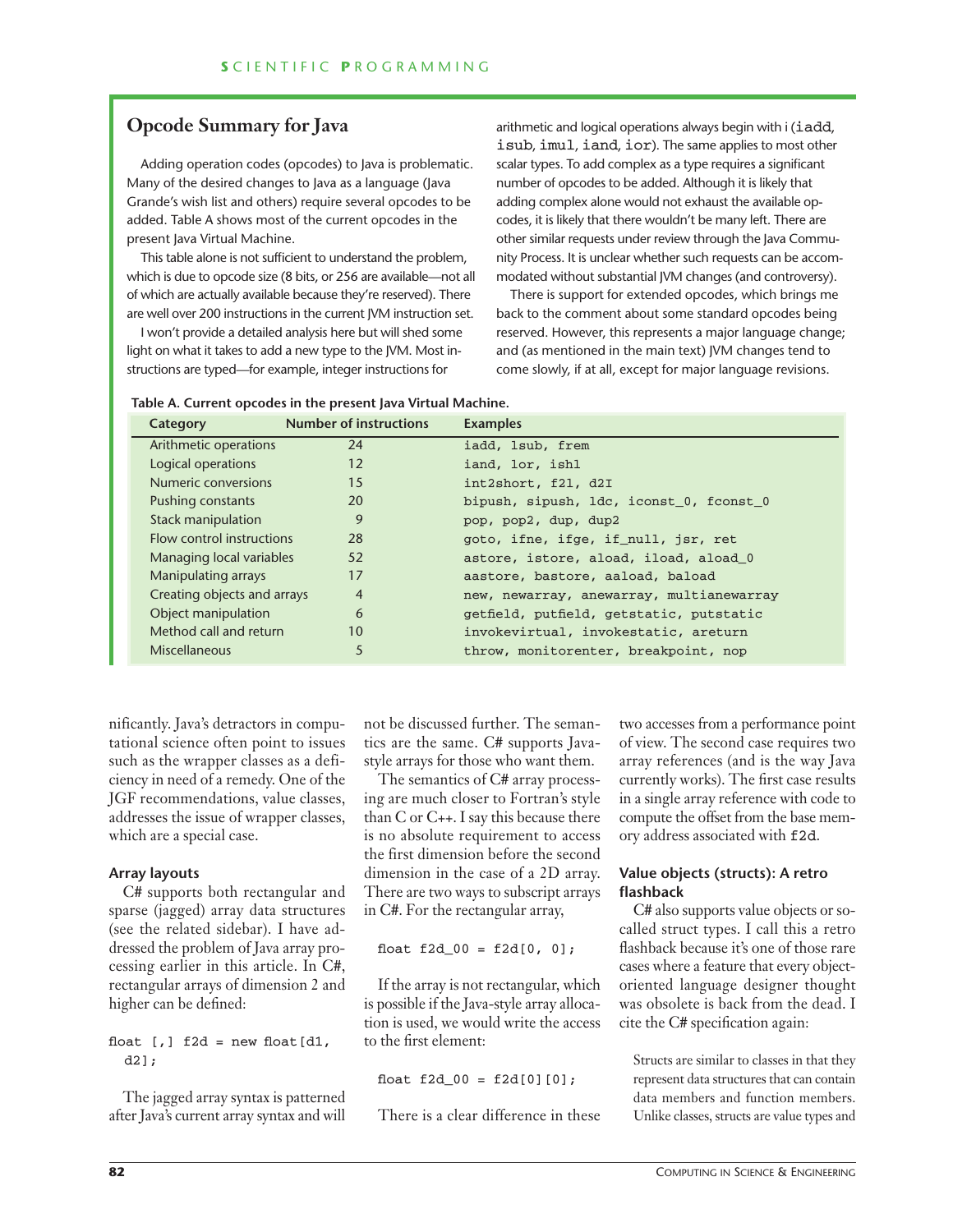### **Aliased and Jagged Array Structures**

Java is not particularly well suited to multidimensional array processing. In fact, multidimensional array processing in Java is reminiscent of the same concept implemented in C using pointers, which is fascinating considering that Java does not have a pointer concept—only a reference concept.

Java arrays are also particularly difficult to deal with at compile time because they are not declared statically. Every dimension of an array is allocated with the new operator and the argument to new can in fact be a variable (and not a constant), so implementing most of the traditional compiler optimizations used in Fortran and other language compilers is next to impossible.

There are two problems with Java arrays—aliasing and jaggedness—that the following code illustrates:

#### public class Jagged {

```
public static void main(String args[]) {
  int i, j;
  int jaggedArray[][] = new int[2][];
   /* The following line creates an 
       ALIASED array. */
   jaggerArray[0] = jaggedArray[1] =new int[10];
   for (i=0; i < jaggedArray[0].length; 
           i++jaggerArray[0][i] = i;System.out.println("Printing the 
       aliased array.");
  for (i=0; i < jaggedArray.length; i++) {
     for (j=0; j < jaggedArray[i].length; j++)System.out.println("[" + i + "]["
           +j + "] = " + jaggedArray[i][j]);System.out.println("\n");
   }
   /* The following line turns the array 
        into a JAGGED array. */
   jagger(1) = new int[5];
   for (i=0; i < jaggedArray[1].length; 
        i++jaggedArray[1][i] = i;System.out.println("Printing the jagged 
       array.");
  for (i=0; i < jaggedArray.length; i++) {
     for (j=0; j < jaggedArray[i].length; 
           j++)
        System.out.println("[" + i + "][" + 
           j + "] = " + jaggedArray[i][j]);System.out.println("\n");
   }
}
```
In this example, we see the construction of an aliased array and subsequently a jagged array—all by modifying the same array. Creating an aliased array is fairly straightforward. We first allocate the outer dimension and then initialize each of the rows to refer to another allocated array—the same array, in fact—of dimension 10. The output makes it clear that each row contains the same data.

The second comment marks the beginning of the jagged array structure's definition. In a jagged array, the number of elements in each row differs. We achieve this by taking the same array, allocating a smaller array, and then assigning the reference to the second row of the array jaggedArray. For each construction, output is generated to make it clear how Java can achieve these two unusual phenomena:

Printing the aliased array.  $[0][0] = 0$  $[0][1] = 1$  $[0][2] = 2$  $[0][3] = 3$  $[0]$ [4] = 4  $[0] [5] = 5$  $[0][6] = 6$  $[0]$  $[7] = 7$  $[0][8] = 8$ [0][9] = 9  $[1][0] = 0$  $[1][1] = 1$  $[1][2] = 2$  $[1][3] = 3$  $[1][4] = 4$  $[1][5] = 5$  $[1][6] = 6$  $[1][7] = 7$  $[1][8] = 8$  $[1][9] = 9$ Printing the jagged array.  $[0][0] = 0$  $[0][1] = 1$  $[0][2] = 2$  $[0][3] = 3$ [0][4] = 4 [0][5] = 5 [0][6] = 6 [0][7] = 7  $[0]$ [8] = 8  $[0][9] = 9$  $[1][0] = 0$  $[1][1] = 1$  $[1][2] = 2$  $[1][3] = 3$  $[1][4] = 4$ 

}